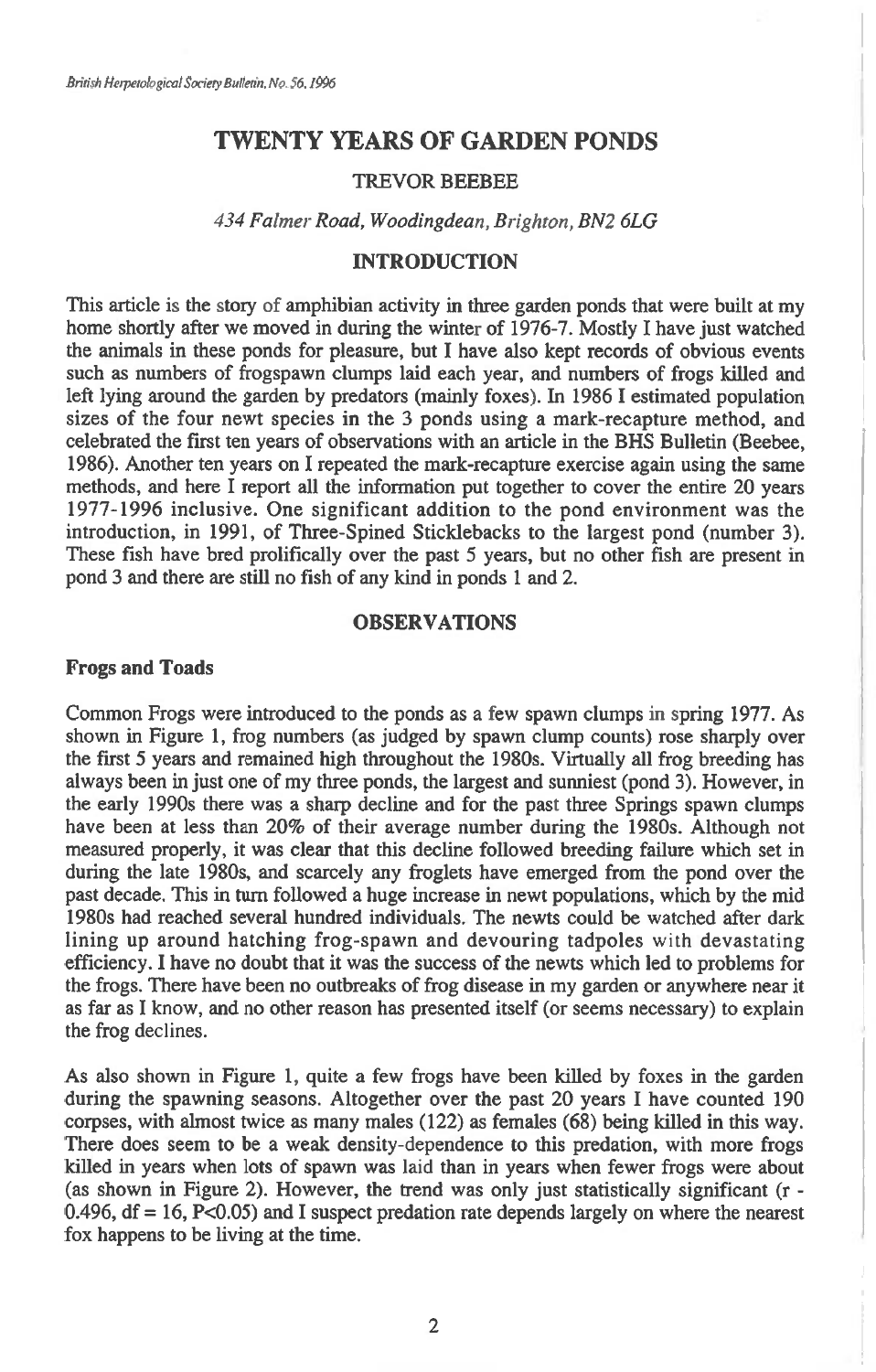

**Figure 1. Numbers of frog spawn clumps (**■**) and of frogs killed by predators** (E) **over 20 years.** 



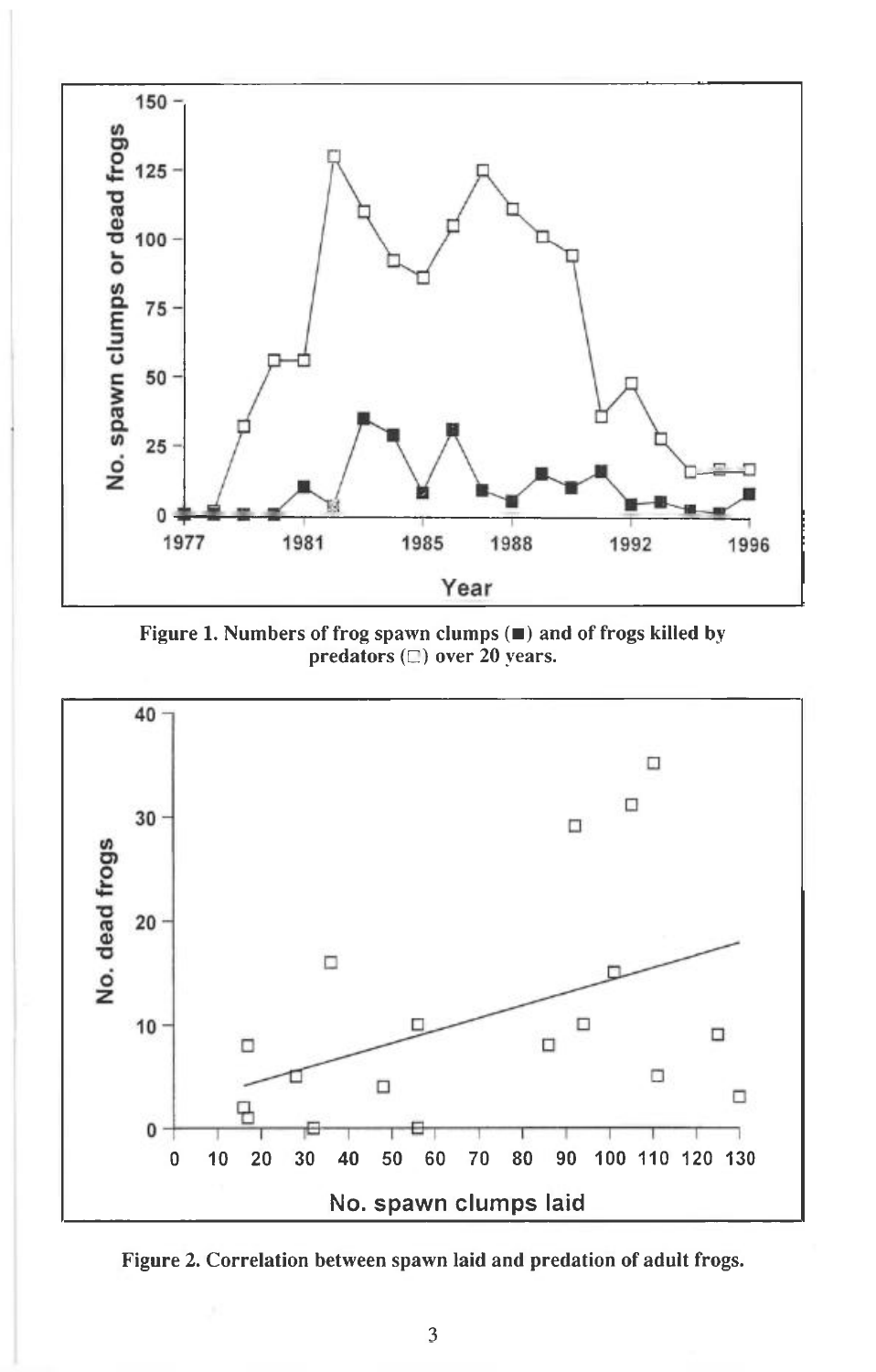Common Toads have never established themselves in any of the three ponds despite many efforts over the first decade to introduce them as spawn. For some inexplicable reason toad spawn and tadpoles develop very slowly in my ponds and scarcely ever survived to metamorphosis even before newt numbers became high. I have tried to find out what happens to kill off the toad tadpoles, but without much success. There are, for example, three beasts in pond 3 which I suspected might be predators of the toad tadpoles: Alpine Newts, Horse Leeches and large (hawker) dragonfly nymphs. But when **I** carried out trials under controlled conditions, neither the newts nor the leeches took any toad tadpoles at all and even the dragonfly nymphs didn't catch more than one or two over 24 hours. Predation could not in any case explain the peculiarly slow growth rates of toad tadpoles, which **I** see every year whichever pond I put them in and which are quite unlike those of frogs in the same pond. Tests with pond water were inconclusive, except in one trial with water and pondweed which did seem to replicate events in the ponds. The guts of the tiny tadpoles became packed with huge numbers of a ciliate protozoan, which might be a parasite but which equally could be a result rather than a cause of the tadpoles' difficulties. **I** would be interested to hear from anyone else who has this kind of experience with toad tadpoles. However, on a brighter note a single pair of toads spawned in my ponds in 1995 and two pairs in 1996 (the second right at the end of May!) and there may be some hope for the future now pond 3 has been deserted by Crested Newts; all the other newt species leave the distasteful toad tadpoles alone. A small mixed population of Edible and Pool Frogs (about 20 adults) also lives in and around the three ponds, and enjoys occasional breeding success in warm summers. 1995 was particularly good.

### **Newts**

The three native newts and just 5 Alpine Newts were introduced to the ponds in 1977. Ten years later all four species were still present and breeding regularly, with Smooth Newts dominant but Alpines also dramatically successful. As shown in Table 1, all four species were still present after 20 years but there were some changes. The introduction of sticklebacks to pond 3 was made with the express purpose of reducing newt numbers in that pond, and thus relieving pressure on the frogs. Sticklebacks are thought to be highly effective predators of newt larvae, but in my experience have little or no impact on frog tadpoles.

|                                        | 1986                               |            |                                              |                       | 1996                             |                             |                          |                                 |
|----------------------------------------|------------------------------------|------------|----------------------------------------------|-----------------------|----------------------------------|-----------------------------|--------------------------|---------------------------------|
| Species                                |                                    |            | Pond 1 Pond 2 Pond 3                         | Total                 |                                  | Pond 1 Pond 2 Pond 3        |                          | Total                           |
| Smooth<br>Palmate<br>Crested<br>Alpine | 115(32)<br>8(3)<br>12(4)<br>43(12) | 0<br>16(8) | $48(15)$ 364(111)<br>13(4)<br>7(2)<br>39(21) | 527<br>26<br>19<br>98 | 23(12)<br>9(5)<br>7(2)<br>33(19) | 25(5)<br>0<br>2(1)<br>29(7) | 55(29)<br>6(3)<br>41(10) | 102<br>15<br>$\mathbf Q$<br>103 |

**Table 1. Estimates of newt numbers.** 

Numbers are mark-recapture estimates, with standard deviations in parentheses.

There were three main changes in the garden newt populations between 1986-1996: 1) Smooth Newt numbers declined substantially, and are currently at only about 20% of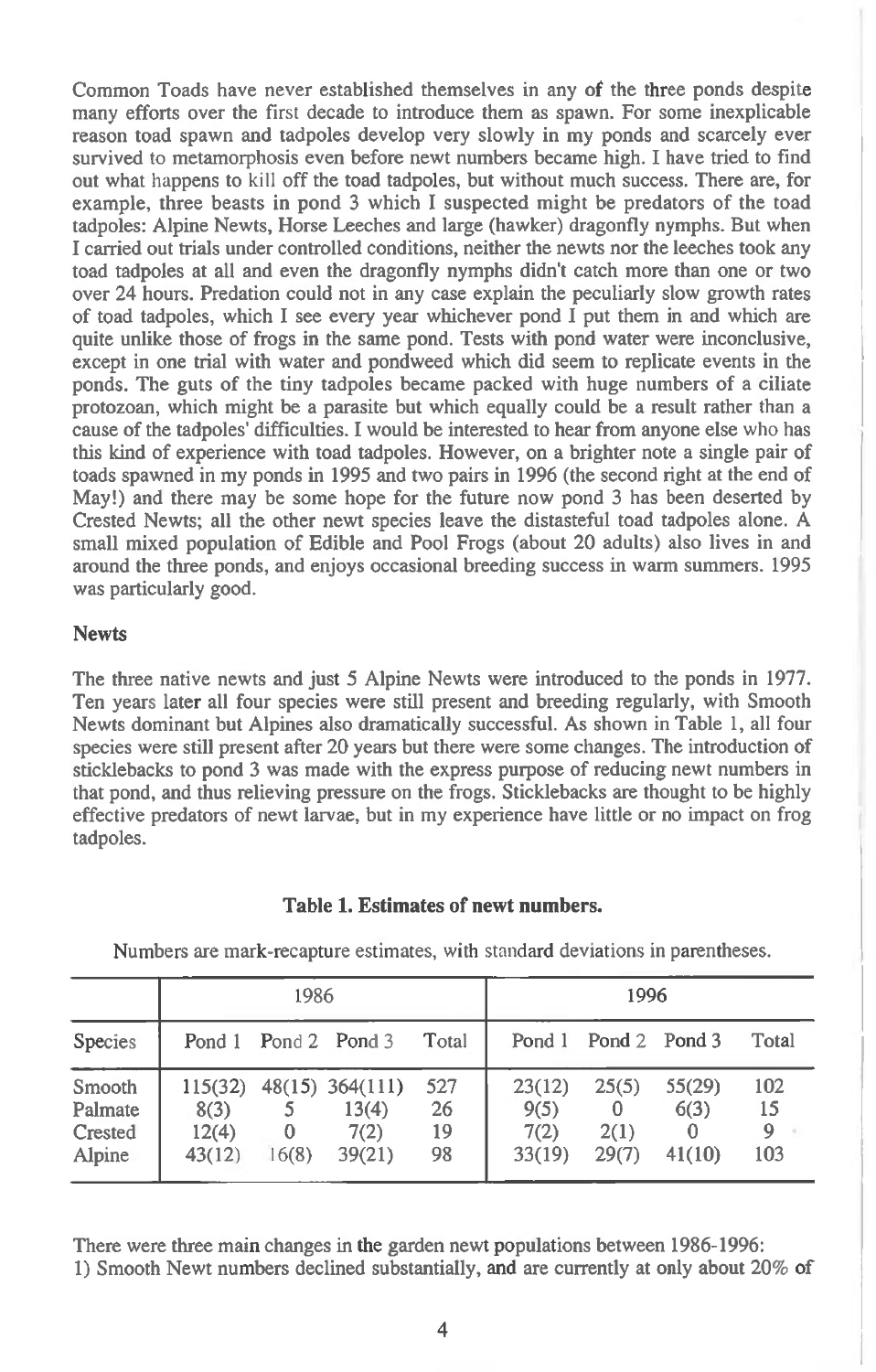**their mid 1980s high. There are still plenty of them, though, and the decline has been greatest (about sevenfold) in pond 3 where the sticklebacks live. The mark-recapture results confirmed in all cases the impressions I was getting from regular torch inspection of the ponds. In 1985-6 the pond floors in mid-spring were virtually carpeted with Smooth Newts, but numbers declined progressively after that time.** 

**2) Unique among the four species, Alpine Newt numbers have remained at more or less exactly their 1986 levels. Because of the Smooth Newt declines this means they are now the co-dominant species in the ponds. They have not declined at all in the stickleback pond, although it is now rare (but not unknown) to see any newt larvae in that pond.** 

**3) Crested Newts, uniquely among the four species, have deserted the Stickleback pond altogether. This did not happen immediately; adult Crested Newts continued to use the pond, in slowly decreasing numbers, between 1991 and 1995 (when a single male was seen there). In 1996 no Crested Newts at all** *were* **seen in pond 3, and there have certainly been no Crested Newt larvae in there since 1991.** 

**A particularly interesting discovery in pond 1 in 1996 was a male newt fitting the description of a Smooth x Palmate hybrid, as reported previously on only one other occasion in the wild as far as I know (Griffiths, Roberts & Sims, 1987). This animal, duly photographed, had a low and weakly-undulating crest, strongly-spotted sides and belly and red and blue streaks along the bottom of the tail, all typical Smooth Newt characters; but also prolific golden spots on the head, "palmaty" lateral tail colouration, a squarish body section with pronounced lateral folds and a distinct tail truncation and**  filament, **all characteristic of Palmates. The hindfeet had intermediate webbing, and total length was about 93 mm, both features halfway between what is typical of the two species.** 

#### **DISCUSSION**

**Garden ponds, with their relatively small sizes and artificial liners, undoubtedly differ from natural pools with respect to the types of wildlife that prosper in them. Even so, carefully designed garden ponds do have realistic natural attributes and at least in some respects may serve as models for what happens in wilder places. In my garden, the impression over the first 20 years is that frogs are very effective pioneers, colonising rapidly and expanding quickly to high numbers. However, as tadpole predators that increase more slowly (in this case newts) become established there may be a kind of natural succession in which frogs are reduced and perhaps, in a few more years, they will be eliminated altogether. It is certainly** striking that **in dewponds on the Downs, the nearest natural ponds in our area, newt populations are widespread but frogs and toads are** very rare **except in new or newly-renovated ones. Interestingly, most garden ponds have goldfish and this seems to be good news for frogs. Although the fish undoubtedly eat some tadpoles, it is very unusual to find any type of newt doing well in goldfish ponds and frog populations seem to survive, in quite large numbers, for decades in such ponds (several of which I know in the Brighton area).** 

**Toads have proved very enigmatic. Most garden colonies of toads in Brighton are in the oldest (>20 years) ponds, and I wonder whether mine might eventually be taken over by them. The recent breeding efforts by a single pair, unassisted by me in any way, are a curious contrast to all the abortive efforts I made in the first decade to establish the species. Even more puzzling has been the reason for the past failures, notably the very slow embryo and tadpole growth rates followed by inexplicable disappearance before metamorphosis. This problem may well be peculiar to my ponds, but it happened in all 3 of them, with both plastic and concrete liners, and it seems to me there is a real mystery here worthy of some further research.**